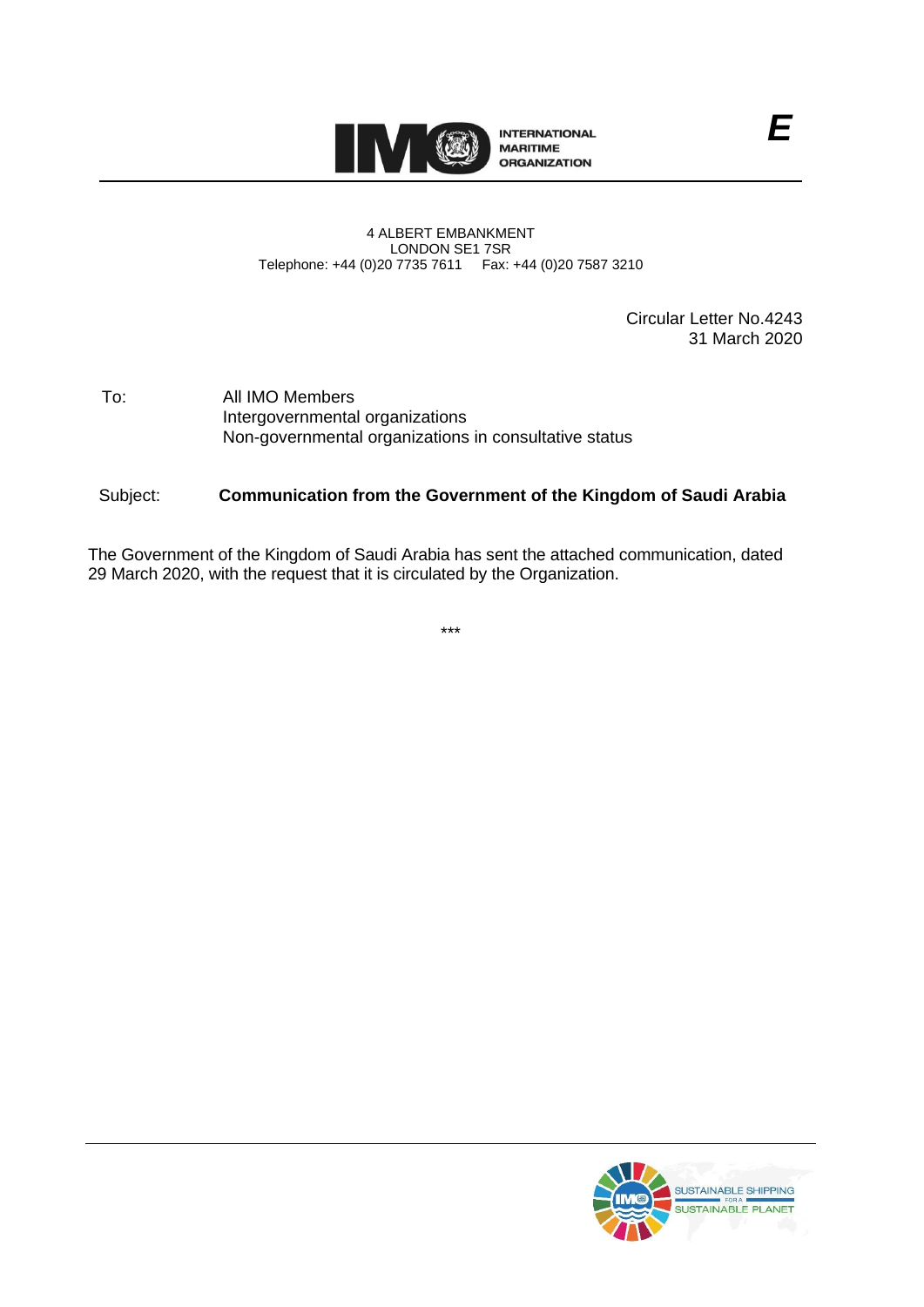## **ANNEX**

CSP-20-002 29th March 2020

## **تعميم رقم )02( لسنة 2020 2020 (02) No Circular**

**Special Measures Concerning the issuing of an Endorsement Attesting the Recognition of Certificate of Competency and other Seafarer's Maritime Documents**

## **To:**

- **Saudi Ports Authority, Vice President for Legislation & Licensing**
- **All shipping companies in KSA.**
- **American Bureau of Shipping (ABS).**
- **Lloyd's Register of Shipping (LR).**
- **Det Norske Veritas of Shipping (DNV-GL).**
- **Bureau Veritas of Shipping (BV).**
- **Registro Italiano Navale of Shipping (RINA).**
- **Nippon Kaiji Kyokai of Shipping (NKK).**
- **whom it may concern.**

In view of the current situation due to Coronavirus (Covid-19) outbreak and in the light of International Maritime Organization Circular Letter No.4204/Add.5 dated 17th March 2020, the Transport General Authority (Maritime Transport Sector), taking into consideration the difficulties to the exchange of crew members already on board Saudi Ships, sets the following temporary measures:

# **1.Endorsement attesting the recognition of a Certificate of Competency (CoC)** (STCW. Reg I/10)

## **A. Extension of the validity:**

- The validity of all endorsement of recognition issued until the present date will be linked to the validity of the seafarer's national Certificate of Competence (CoC).
- If the seafarer's national CoC is renewed an application for a new Endorsement attesting the recognition of CoC can be made through the email (m.t.s@tga.gov.sa). A Certificate of Receipt of Application will be automatically granted to the seafarer to allow him to sail on a Saudi ship for a period of 3 months.



**اإلجراءات الخاصة المتعلقة بإصدار إقرار يؤكد اإلعتراف بشهادة كفاءة أجنبية والوثائق البحرية األخرى للبحارة**

**إلى:**

- **الهيئة العامة للموانئ، نائب الرئيس للتشريعات والتراخيص** - **جميع شركات النقل البحري في المملكة.** - **هيئة التصنيف األمريكية.** - **هيئة التصنيف البريطانية.** - **هيئة التصنيف النرويجية األلمانية.** - **هيئة التصنيف الفرنسية.** - **هيئة التصنيف اإليطالية.**
	- **هيئة التصنيف اليابانية.**
		- **من يهمه االمر.**

بالنظر إلى الوضع الحالي بسبب تفشي فيروس كورونا )كوفيد- 19(، وعلى ضوء الرسالة المعممة للمنظمة البحرية الدولية رقم .5/4204Add بتاريخ 17 مارس ،2020 فإن الهيئة العامة للنقل )قطاع النقل البحري(، مراعاة للصعوبات التي تواجه عملية تبديل أفراد الطاقم على متن السفن السعودية، تضع اإلجراءات المؤقتة التالية:

# **.1االقرارات التي تؤكد االعتراف بشهادة الكفاءة**  $\left(\frac{\text{STCW.} \text{RegI} / 10}{\text{STCW.}}\right)$

- **أ. تمديد الصالحية:**
- يتم ربط صالحية جميع إقرارات االعتراف الصادرة حتى التاريخ الحالي بصالحية شهادات الكفاءة الوطنية للبحارة  $(CoC)$
- إذا تم تجديد شهادة الكفاءة الوطنية للبحار )CoC)، يمكن تقديم طلب للحصول على إقرار جديد يؤكد اإلعتراف بشهادة الكفاءة عن طريق البريد الإلكتروني (m.t.s@tga.gov.sa). وسيتم منح شهادة استالم الطلب آليا للبحار للسماح له باإلبحار على متن سفينة سعودية لمدة 3 أشهر.